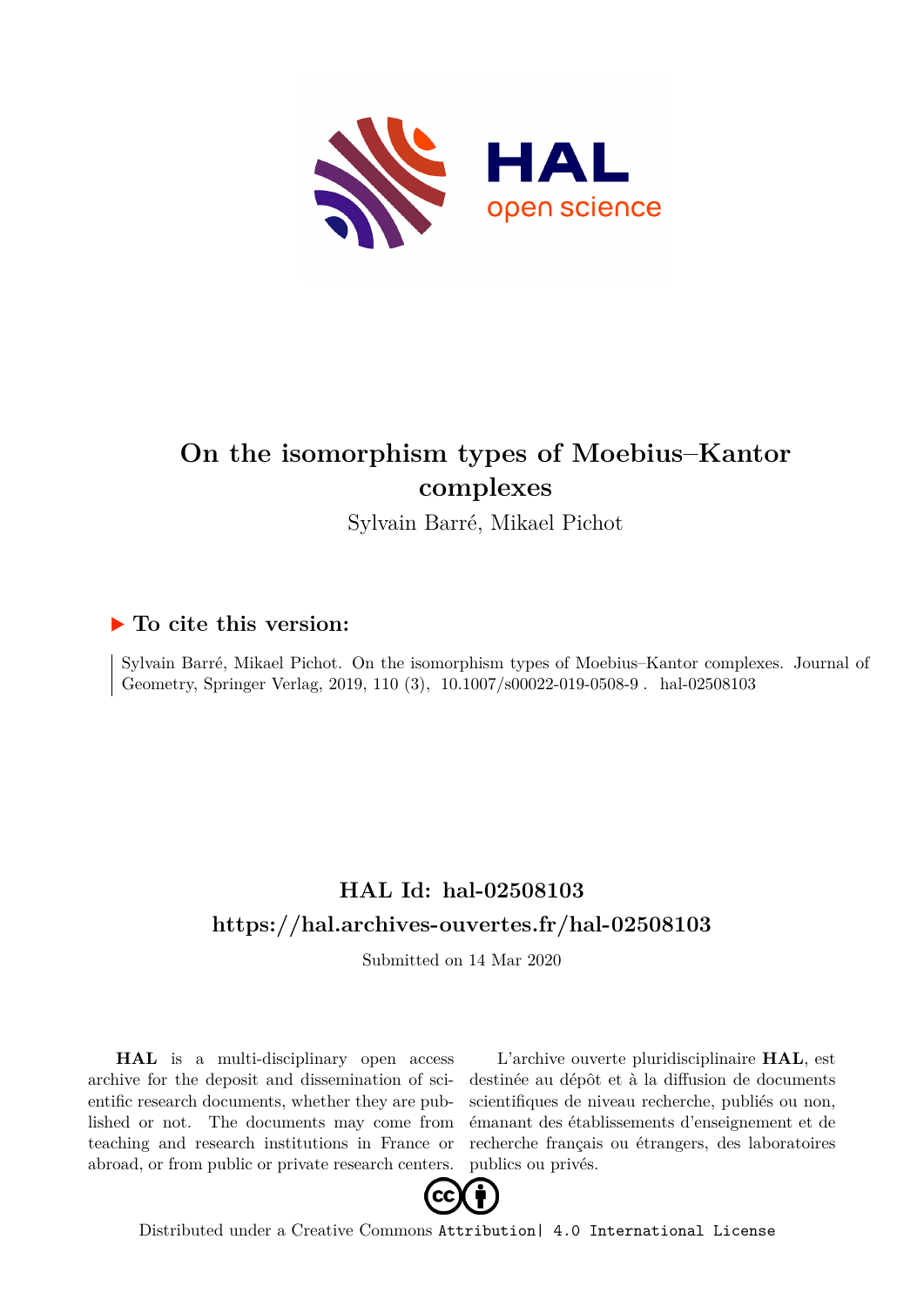## **On the isomorphism types of Moebius–Kantor complexes**

Sylvain Barré and Mikaël Pichot

Abstract. We study the isomorphism types of simply connected complexes with Moebius–Kantor links using a local invariant called the parity. We show that the parity can be computed explicitly in certain constructions arising from surgery.

#### **1. Introduction**

We call Moebius–Kantor complex a 2-complex with triangle faces, whose links are isomorphic to the Moebius–Kantor graph (Fig. 1).

In this paper we continue our investigations of these complexes, which was begun in [5]. We study the isomorphism type of simply connected Moebius– Kantor complexes, and aim to prove that

- (a) there are infinitely many isomorphism types with a cocompact automorphism group
- (b) there are uncountably many isomorphism types, in general.

These statements should be compared to similar ones, for Euclidean Tits buildings, especially in the rank 2 case.

The second statement (b) is reminiscent of the "free constructions" of Ronan [9] for buildings of type  $A_2$  (and more generally for buildings lacking irreducible spherical residues of type  $A_3$ ,  $C_3$  or  $H_3$ ), which can be used in particular to show the existence of uncountably many such buildings whose residue have a fixed finite order q. The main tool to establish free constructions is a prescription theorem of a local invariant of the complex. For buildings of type  $A_2$ , Ronan has proved such a theorem in [9], showing that one can prescribe the residues at vertices arbitrarily, which can furthermore be provided by any set of projective planes of fixed order q.

Furthermore, in the case  $q = 2$ , Tits has shown in [14] that there are precisely two isomorphism types of spheres of radius 2, and the type of spheres of radius 2 can also be used as a local invariant by [1,2].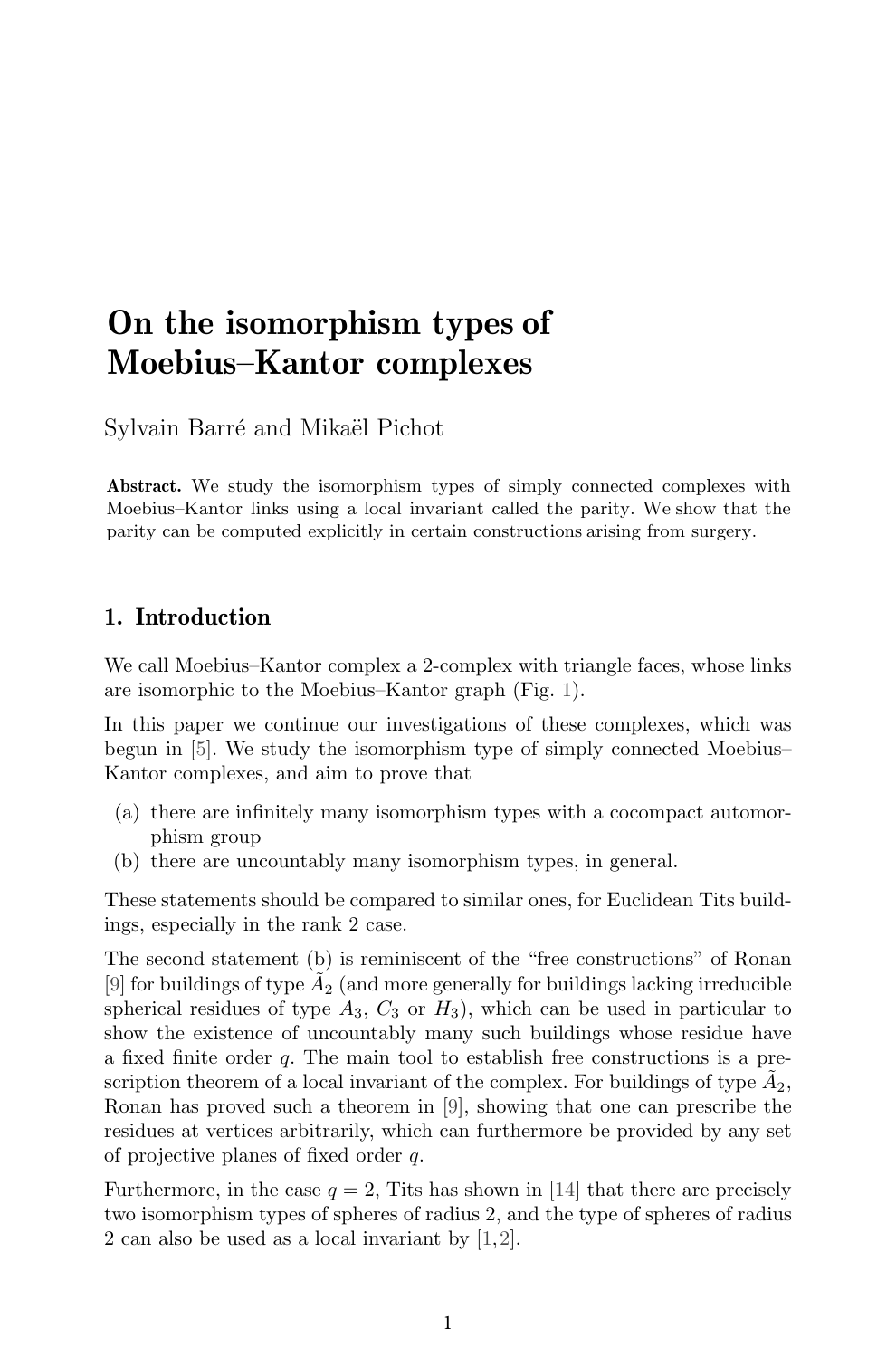

Figure 1 The Moebius–Kantor graph

The use of spheres of radius 2 is not very practical in our situation. Our results will in fact show that there are at least 174,163 isomorphism types of such spheres. We shall rely instead on a local invariant which makes use of the intermediate rank properties of Moebius–Kantor complexes, and in particular, how the roots of rank 2 (and those of rank  $\neq$  2) are organized in the complex. The invariant is defined in Sect. 2 and called the parity. A free prescription theorem for the parity is established in Sect. 5.

The first statement (a) is also true for Euclidean buildings. A way to prove it, which is in fact the only way we know of, even in the rank 2 case, is to use Euclidean buildings associated with non isomorphic local fields. For example, if  $(K_r)_r$  is a sequence of totally ramified finite extensions of  $\mathbb{Q}_p$  which are pairwise nonisomorphic, then (by the classical results of Tits [11]) the Euclidean Tits buildings  $X_r$  of  $PSL_d(K_r)$  will be also pairwise nonisomorphic.

For Moebius–Kantor complexes, constructions using local fields are not available. However, an alternative approach for building such complexes was proposed in [7], using surgery theory. This construction provides compact Moebius–Kantor complexes, and therefore simply connected ones with cocompact automorphism groups, taking universal covers. The question addressed in (a), which was raised in a recent talk by one of us, is to distinguish these complexes up to isomorphism. The problem, of course, is that different constructions may lead to isomorphic universal covers. In Sect. 4, we show that the parity can be computed explicitly in these constructions, and that it provides a way to distinguish these complexes up to isomorphism.

Note that infinitely many of the Euclidean buildings  $X_r$  defined in the previous paragraph coincide on arbitrary large balls, since there are only finitely many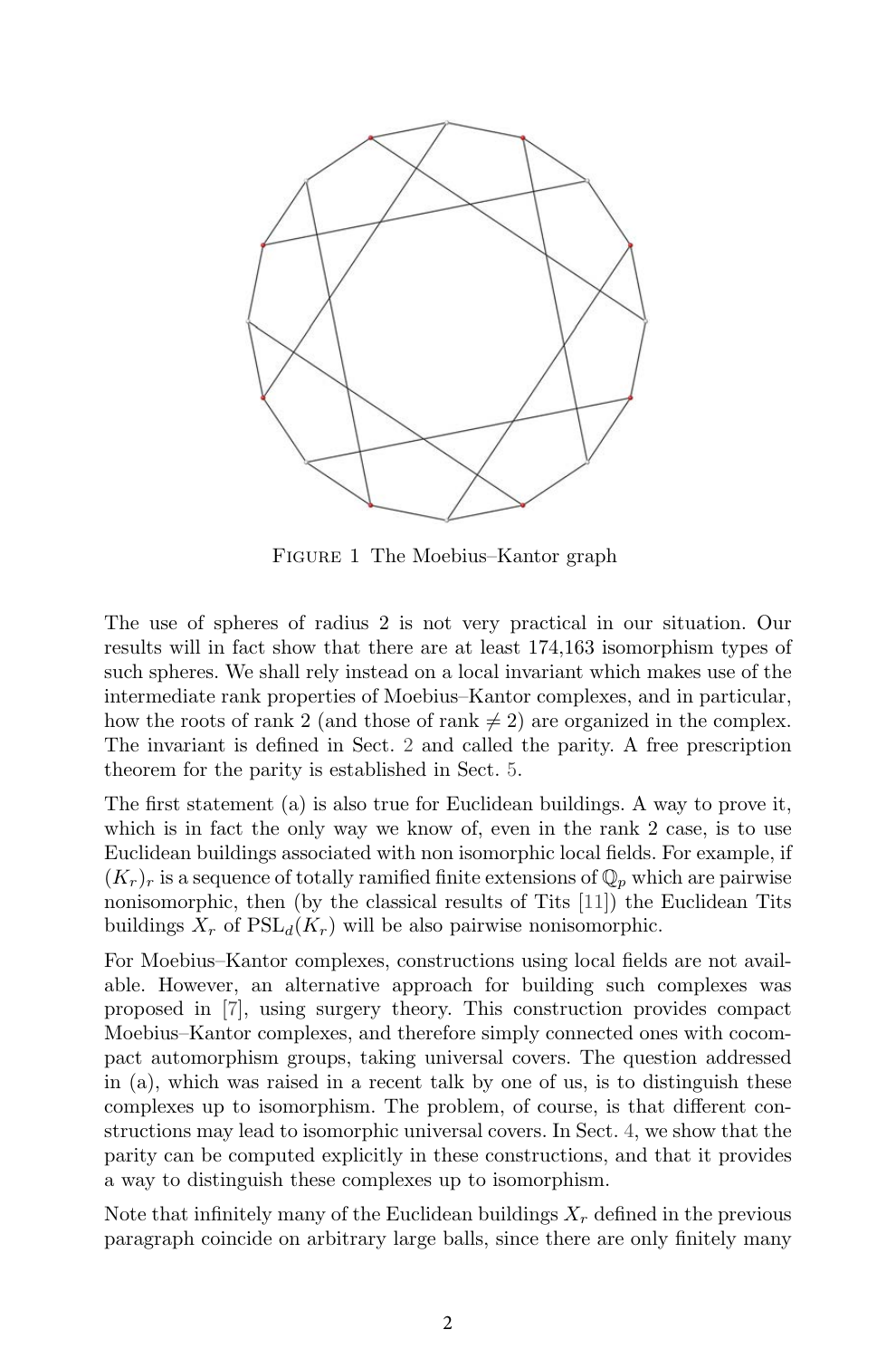isomorphism types of balls of radius  $n$  in this case. In order to prove (a), we must in fact show that a similar construction, where the complexes coincide on arbitrarily large balls, can be done in the case of Moebius–Kantor complexes (with cocompact automorphism group). This is because the existence of infinitely many isomorphism types of Moebius–Kantor complexes with cocompact automorphism group, as stated in (a), implies the same statement where furthermore, the complexes coincide on arbitrary large finite balls. (Another way to phrase this is to use the space of simply connected Moebius–Kantor complexes, an analog to the space of triangle buildings  $E_q$  of [3,4], which is a compact space.) Therefore, we might as well look directly for such complexes, which is what we shall do.

We note however that, for Moebius–Kantor complexes, the quotient by the automorphism group in (a) has to be arbitrary large, because the automorphism group is uniformly discrete. An analogous statement for buildings of type  $A_2$  is not known to hold: questions regarding the existence or number of buildings, whose quotient by their automorphism group has a prescribed, e.g., arbitrarily large, number of vertices, are generally open. This is one of our motivations to look for new constructions techniques.

The following is a further analogy between the rank  $\frac{7}{4}$  constructions and the local field constructions for  $X_r$ . The buildings  $X_r$  can be distinguished up to isomorphism, because the field  $K_r$  can be recovered abstractly, by the results of Tits [11], from the building at infinity. However, it is not clear a priori how distant from each other these complexes are in the space of buildings (say in the  $\tilde{A}_2$  case). A similar phenomenon is also occurs in our rank  $\frac{7}{4}$  constructions. It is not clear a priori how distant from each other the complexes we build will be in the space of Moebius–Kantor complexes, since there might a priori exist "exotic" isomorphisms between the spheres of large radius which we have not detected. Thus, we only prove an injectivity result, see the proof of Theorem 4.1, which explains that the final statement is not more explicit than the one put forward in (a) above.

### **2. The parity invariant**

The Moebius–Kantor graph is an incidence graph with many interesting features (several of which we exploited in [5] already) which are reflected in the properties of the corresponding Moebius–Kantor complexes. In the present section we define a metric (and simplicial) invariant for Moebius–Kantor complexes, called the parity (Def. 2.2), related to the relative disposition of roots in these complexes.

Let X be a Moebius–Kantor complex. For convenience, we shall call *2-triangle* a simplicial equilateral triangle in  $X$  whose sides have length 2. Every 2-triangle contains 4 faces which are themselves (small) equilateral triangles.

Let  $x \in X$  be a vertex and  $L_x$  the link at x (namely, the sphere of small radius around x in X, endowed with the angular metric). Recall that we call *root* at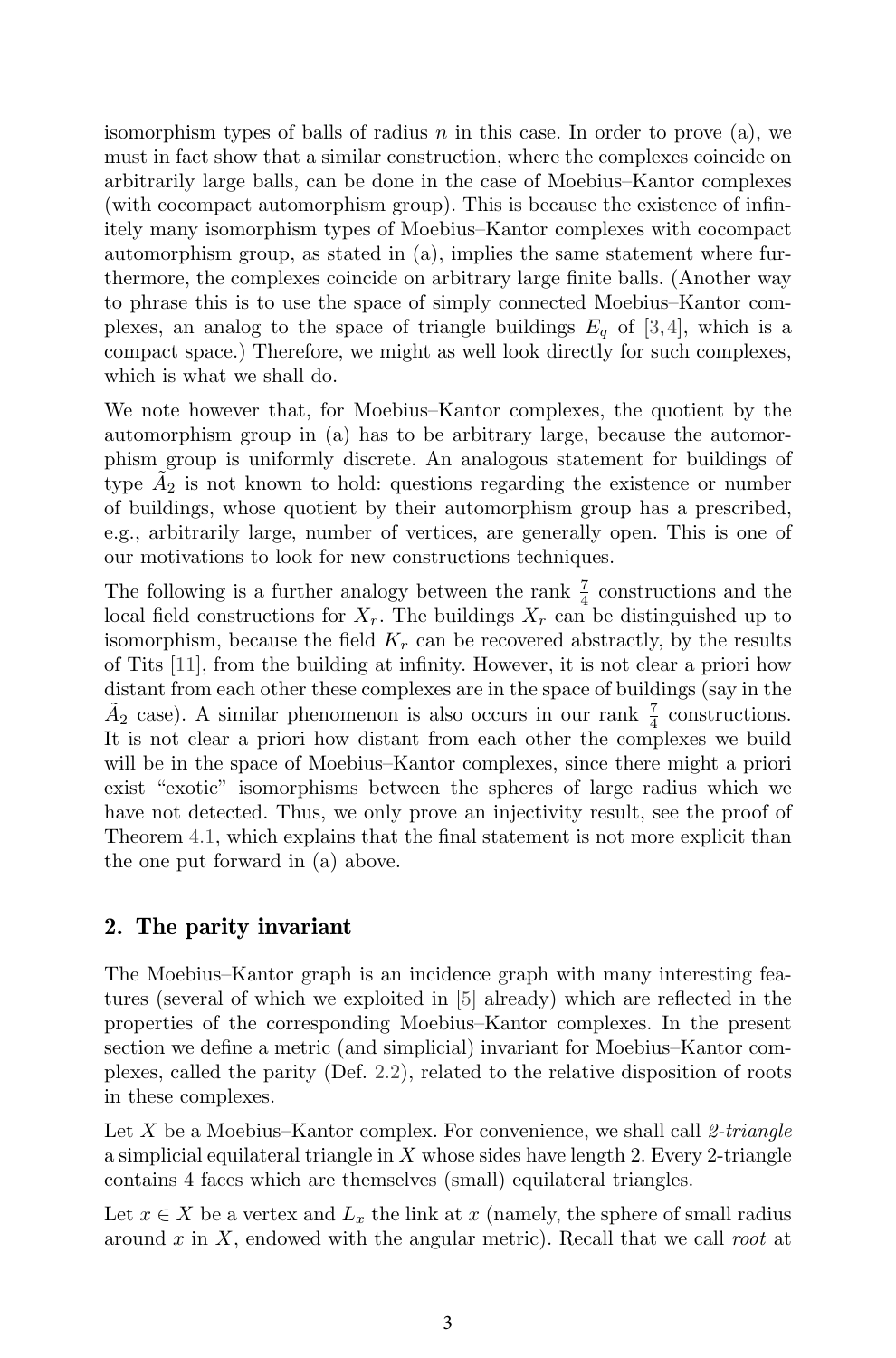x a metric embedding  $\alpha: [0, \pi] \hookrightarrow L_x$  in the link of x, such that  $\alpha(0)$  is a link vertex. Every root has a rank  $rk(\alpha)$  which is a rational number in [1, 2]. It is defined by

$$
rk(\alpha) = 1 + \frac{N(\alpha)}{q_{\alpha}} \tag{\dagger}
$$

where

$$
N(\alpha) := |\{\beta \in \Phi_x \mid \alpha \neq \beta, \alpha(0) = \beta(0), \alpha(\pi) = \beta(\pi)\}|,
$$

writing  $\Phi_x$  for the set of roots at x and, for a root  $\alpha$ ,  $q_\alpha$  for the valency of  $\alpha(0)$  minus 1:

$$
q_{\alpha} := \text{val}(\alpha(0)) - 1.
$$

We refer to [6, §4] for more details on these definitions. In a Moebius–Kantor complex, the rank of a root can be 2 or  $\frac{3}{2}$ . (This is straightforward to verify, and reflects the fact that in the Moebius–Kantor configuration, a non-incident point-line configuration determines either a single, or three triangles.) We say that these complexes have (local) rank  $\frac{7}{4}$ , which corresponds to the average rank of the roots in the root system  $\Phi_x$ .

Every side in a 2-triangle defines two roots at every vertex  $x$  of its center (small) triangle, which are of the form  $\alpha(t)$  and  $\alpha(\pi - t)$  for  $t \in [0, \pi]$  for some  $\alpha \in \Phi_x$ . These two roots have the same rank, which we call the rank of the corresponding side of the 2-triangle.

If  $T_1$ ,  $T_2$  are two 2-triangles, we say that  $T_1$  and  $T_2$  are in *branching configuration* if the intersection  $T_1 \cap T_2$  contains 3 triangles. In this case, we call *branching permutation*, and we write  $T_1 \rightarrow T_2$ , the transformation that fixes the intersection  $T_1 \cap T_2$  pointwise, and takes the free triangle in  $T_1$  isometrically to the free triangle in  $T_2$ . Such a transformation is involutive. The rank of the two sides of  $T_1$ , which are not included in the fixed set  $T_1 \cap T_2$ , must change under such a transformation:

**Lemma 2.1.** *Let*  $X$  *be a Moebius–Kantor complex. Let*  $T_1, T_2$  *be two 2-triangles of* X *in branching configuration.* If  $\alpha$  *is the root of a side of*  $T_1$  *and*  $s: T_1 \rightarrow T_2$ *is a branching permutation, then the corresponding root transformation*  $\alpha \mapsto$ s(α) *permutes the values of the rank:*

$$
\begin{cases} \frac{3}{2} \mapsto 2\\ 2 \mapsto \frac{3}{2} \end{cases}
$$

 $unless \space s(\alpha) = \alpha.$ 

*Proof.* Consider such a root  $\alpha$  at a vertex x. In the link  $L_x$ , every isometric embedding  $\alpha: [0, \frac{2\pi}{3}] \hookrightarrow L_x$ , where  $\alpha(0)$  is a vertex, admits exactly two isometric extensions  $\alpha: [0, \pi] \hookrightarrow L_x$  into a root. One of them has rank  $\frac{3}{2}$ , the other rank 2. Hence the two values of the rank are permuted by a branching  $\Box$  permutation.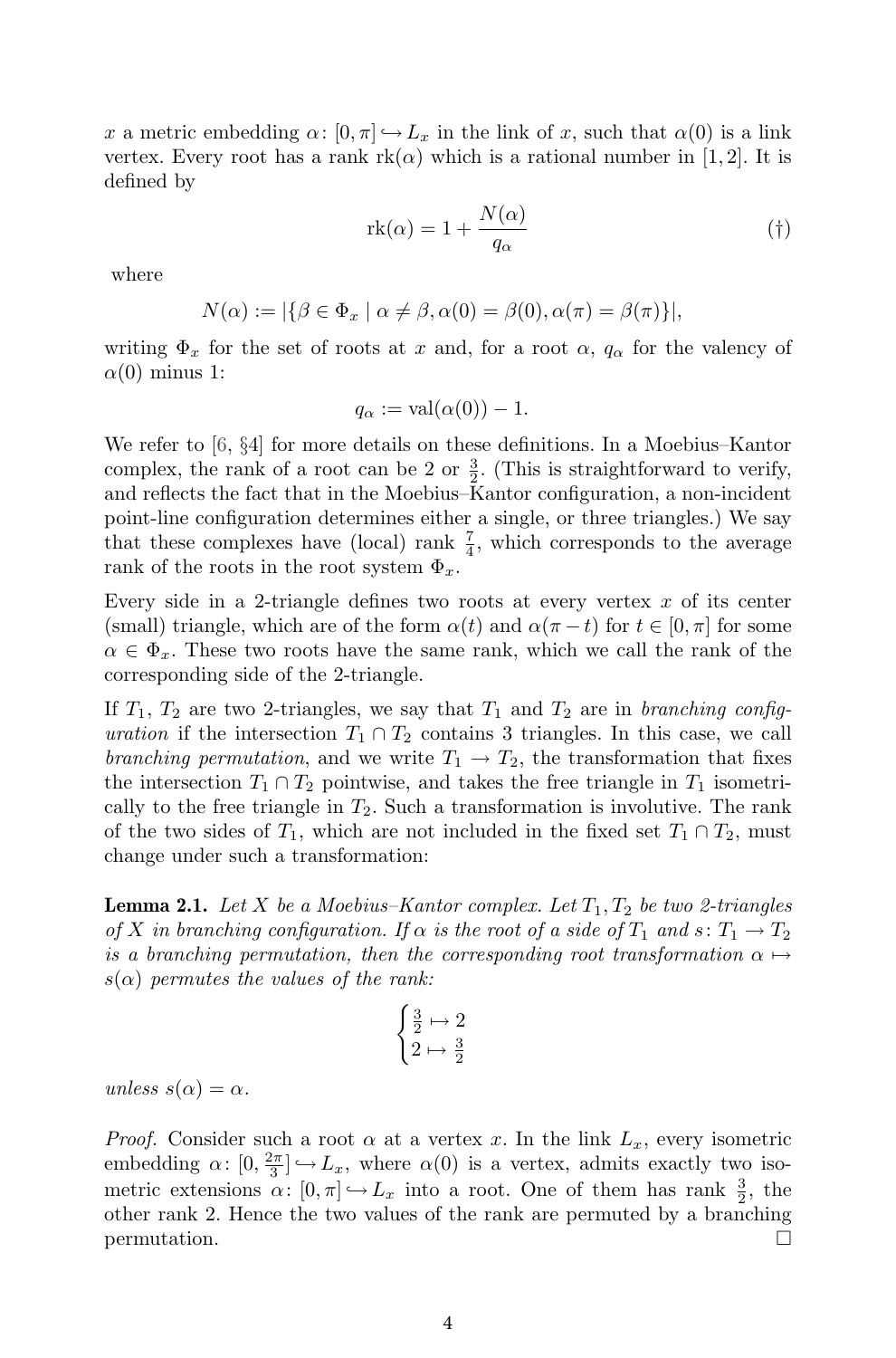Using Lemma 2.1 one can define a metric invariant of the complex taking values in  $\mathbb{Z}/2\mathbb{Z}$ , and attached to every face of X.

**Definition 2.2.** The *parity* of a triangle face t in a Moebius–Kantor complex is the parity of the number of roots of rank  $2$  in a 2-triangle  $T$  in which  $t$  embeds as the centerpiece.

It follows from Lemma 2.1 that this is a well defined map

$$
X^2\to\mathbb{Z}/2\mathbb{Z}
$$

where  $X^2$  denotes the set of 2-faces of the 2-complex X. We call this map the parity map. It is clearly an invariant of isomorphism:

**Lemma 2.3.** *Simplicial isomorphisms between Moebius–Kantor complexes preserve the parity of faces.*

In particular, the automorphism group  $\mathrm{Aut}(X)$  of a complex X of rank  $\frac{7}{4}$  acts in a parity preserving way.

**Definition 2.4.** We will say that a Moebius–Kantor complex is even (resp. odd) if its faces are even (resp. odd).

In general, one might expect (compare Sect. 5) that a Moebius–Kantor complex has mixed parity.

### **3. Explicit computations**

In [5, §4] we described thirteen constructions of Moebius–Kantor complexes which are transtive on vertices. The parity map can be computed explicitly in these examples, which provides new information on these complexes. We explain how in this section.

The simplest case to consider is that of  $X_0 := \tilde{V}_0$ . The complex can be described by its fundamental set of triangles as follows:

 $V_0 := [[1, 2, 6], [2, 3, 7], [3, 4, 8], [4, 5, 1], [5, 6, 2], [6, 7, 3], [7, 8, 4], [8, 1, 5]].$ 

It is the simplest case because the automorphism group is face transitive, and we know in advance that the complex  $X_0$  is either odd or even. (In the definition of  $V_0$ , the triples represent oriented triangle faces with edges labelled with numbers, as indicated, and the complex  $V_0$  is the quotient by the equivalence relation which identifies isometrically every triple of oriented edges with a given label; the space  $V_0$  is a presentation complex and classifying space for  $\pi_1(V_0)$ .)

**Proposition 3.1.**  $X_0$  *is odd.*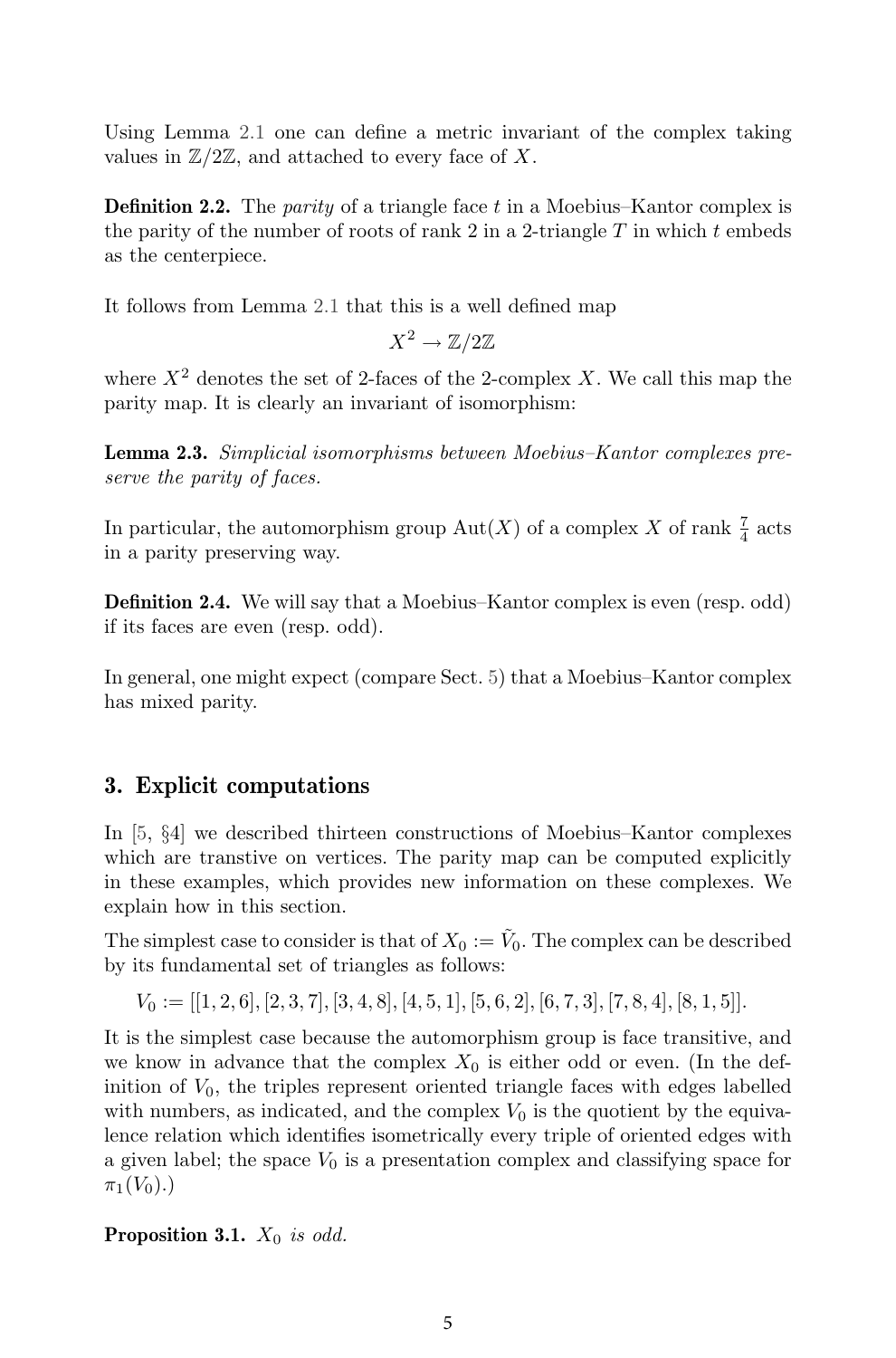*Proof.* Consider for instance the face  $[1, 2, 6]$ . It is contained in  $8(= 2^3)$  2triangles. If the face  $[1, 2, 6]$  is oriented counterclockwise, one of these 2triangles is given by the faces  $[2, 3, 7]$ ,  $[6, 7, 3]$ , and  $[4, 5, 1]$  in this order. Labelling the link vertices by a signed integer  $\pm k$ , where  $k \in \{1, \ldots, 8\}$ , corresponding to an incoming  $(+k)$  or a outgoing  $(-k)$  edge with label k in  $X_0$ , this gives us three roots at the vertices of  $[1, 2, 6]$ 

$$
\alpha_1: 3 \to -6 \to 2 \to -3
$$
  
\n
$$
\alpha_2: 5 \to -1 \to 6 \to -7
$$
  
\n
$$
\alpha_3: 7 \to -2 \to 1 \to -4
$$

corresponding to the sides of the given 2-triangle. A direct computation in the labelled link using (†) shows that

$$
rk(\alpha_1) = rk(\alpha_3) = \frac{3}{2}
$$
  

$$
rk(\alpha_2) = 2.
$$

where the representation of the link and its labelling is given by



This proves that  $X_0$  is odd.  $\square$ 

This proof works for every face in any Moebius–Kantor complex. Similar computations, for example, will lead to the following statement.

**Proposition 3.2.** *The following Moebius–Kantor complexes are even:*

 $V_0^1 = [[1, 2, 3], [1, 4, 5], [1, 6, 4], [2, 6, 8], [2, 8, 5], [3, 6, 7], [3, 7, 5], [4, 8, 7]]$  $V_0^2 = [[1, 2, 3], [1, 4, 5], [1, 6, 7], [2, 4, 6], [2, 8, 5], [3, 6, 8], [3, 7, 5], [4, 8, 7]]$  $\check{V}^2_0 = [[1, 2, 3], [1, 4, 5], [1, 6, 7], [2, 6, 4], [2, 8, 5], [3, 6, 8], [3, 7, 5], [4, 8, 7]]$  $V_4^1=[[1,1,5],[2,2,5],[3,3,6],[4,4,6],[1,3,8],[2,7,4],[5,8,7],[6,7,8]]$ 

The classification given in §4 of [5] contains eight other Moebius–Kantor complexes. These complexes are of mixed parity. The details of the parity maps are given in an appendix.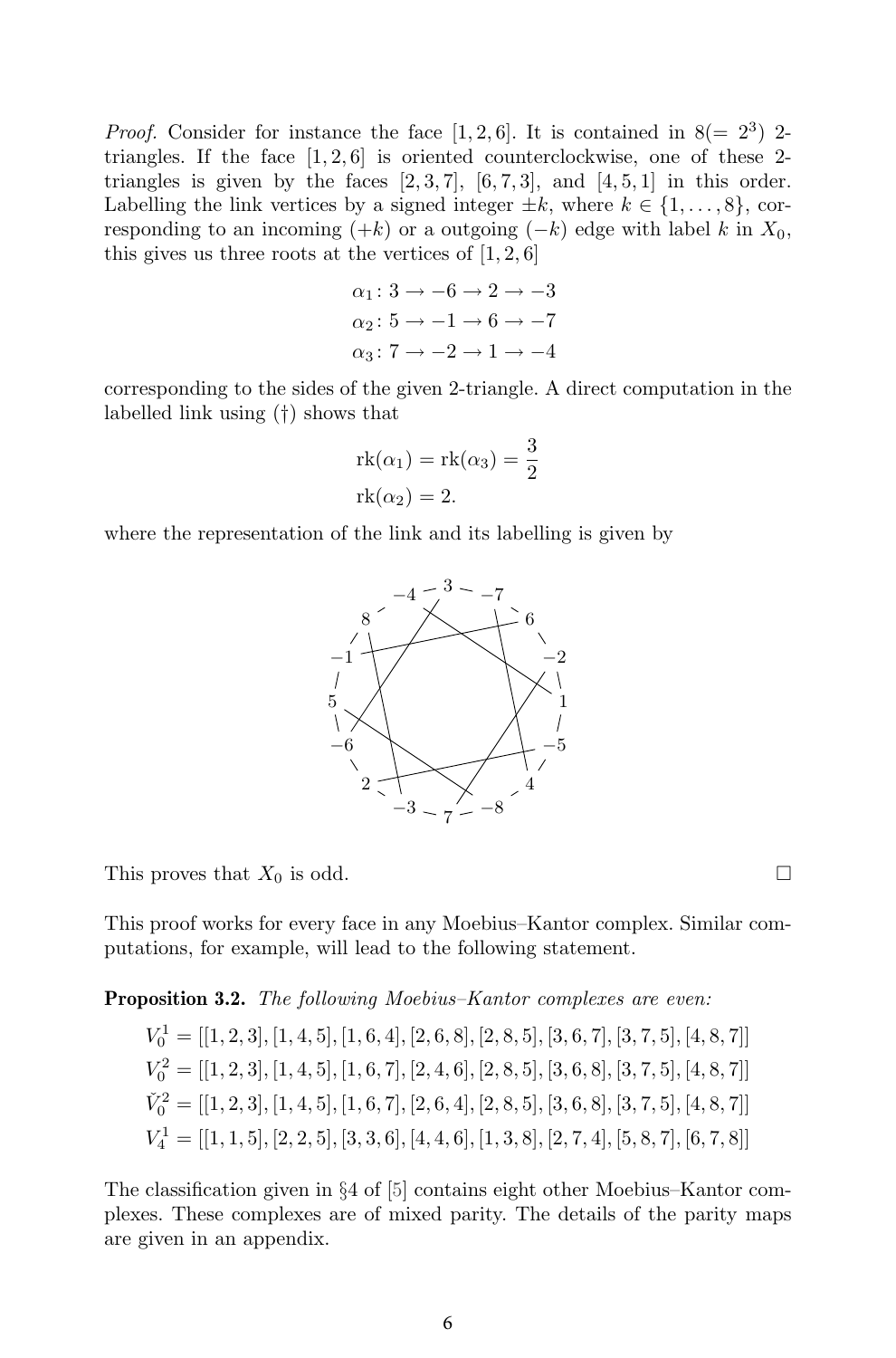#### **4. Constructing universal covers**

Our goal in this section is to use the parity to construct compact Moebius– Kantor complexes with non isomorphic universal covers.

**Theorem 4.1.** *There exists infinitely many compact Moebius–Kantor complexes with pairwise non isomorphic universal covers.*

An idea is to construct complexes with "different proportions" of even faces, which will therefore have non isomorphic universal covers. A direct implementation of this requires to assign to a Moebius–Kantor complex, in a computable way, an average number of the even faces it contains. In view of the discussion in the introduction, we shall rather use the following invariant, which measures the 'radius of evenness' of the complex X.

**Definition 4.2.** Let X be a simply connected Moebius–Kantor complex. We let  $e(X)$  be the largest (possibly infinite) integer n such that there exists a vertex  $x \in X$  for which the ball  $B(x, n)$  of radius n is even.

Clearly, if  $e(X) \neq e(Y)$ , the complexes X and Y and not isomorphic. To prove the theorem, we will construct a sequence  $X_n$  of universal covers on which e is injective.

**Lemma 4.3.** *Let* X *be a simply connected Moebius–Kantor complex with cocompact isometry group. Then* X *is even if and only if*  $e(X) = \infty$ *.* 

*Proof.* It is clear that  $e(X) = \infty$  if X is even. Conversely, assume that  $e(X) =$  $\infty$ . Then there exists a sequence  $(x_n)$  of vertices of X and a sequence  $r_n \to \infty$ of radii, such that the ball  $B(x_n, r_n)$  in X are even. Since Isom(X) has a relatively compact fundamental domain, we may find a vertex  $x$  in  $X$  such that for every *n*, the balls  $B(x, r_n)$  in X are even. Thus, X is even.  $\Box$ 

In order to find an injectivity set for e we will use the surgery construction of [7]. In fact, this is the only construction of (infinitely many) compact Moebius– Kantor complexes that we are aware of at this moment.

Let us start with a brief review of these constructions for groups acting on Moebius–Kantor complexes. The surgery is described by a category  $Bord_{\mathcal{I}}$ whose arrows are called group cobordisms, and whose objects are called collars. Both the objects and the morphisms in Bord<sub> $\frac{7}{4}$ </sub> correspond to 2-dimensional complexes.

The following 2-complex defines a collar in Bord  $_{\frac{7}{4}}$ . It was used in [8] to define a model of random groups acting on Moebius–Kantor complexes:

 $(x, a, d), (y, c, d), (z, c, b), (x', d, a), (y', b, a), (z', b, c)$ 

This 2-complex  $C$  is obtained from a set of six oriented equilateral triangles, with labeled edges, by identifying the edges respecting the labels and the orientations.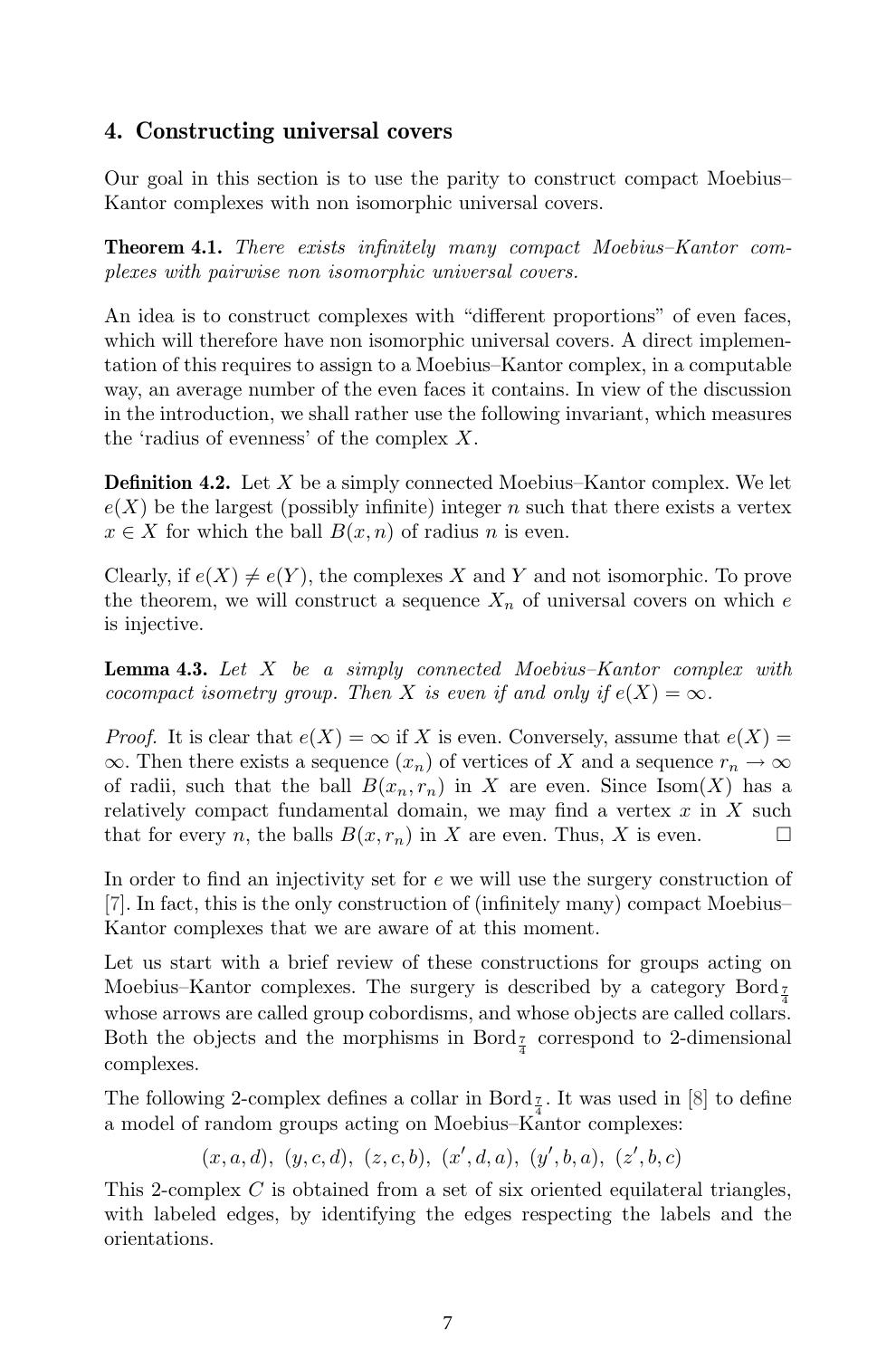This collar was identified in [7], where it was realized (see Lemma 11.1 in this paper) as the separating collar of the following Moebius–Kantor complex

 $[1, 11, 3], [2, 12, 4], [1, 15, 12], [3, 6, 4], [3, 7, 6], [4, 6, 8], [5, 7, 8], [5, 8, 7],$ [11, 1, 13], [12, 2, 14], [11, 5, 2], [13, 16, 14], [13, 17, 16], [14, 16, 18], [15, 17, 18], [15, 18, 17]].

As explained in [7], the latter complex is a 2-sheeted cover of one of the thirteen complexes found in [5]. This shows, in particular, that C is an object of Bord<sub> $\frac{7}{4}$ </sub>.

We will use two arrows

$$
X_{00}, Y_{00} : C \to C
$$

in Bord  $\frac{7}{4}$ . We maintain the notation of [8, §2] for consistency. As 2-complexes, these arrows have the following respective presentations

$$
(x, a, d), (y, c, d), (z, c, b), (1, 1, 2), (2, a', d'), (4, c', d'), (3, c', b')
$$
  

$$
(4, d, a), (3, b, a), (2, b, c), (1, 3, 4), (x', d', a'), (y', b', a'), (z', b', c')
$$

and

$$
(x, a, d), (y, c, d), (z, c, b), (1, 2, 3), (4, a', d'), (2, c', d'), (1, c', b')
$$
  

$$
(1, d, a), (3, b, a), (4, b, c), (2, 4, 3), (x', d', a'), (y', b', a'), (z', b', c')
$$

described in [8, Remark 2.8]. Again, these are 2-complexes obtained by identifying the edges of the given sets of equilateral triangles, respecting the labels and the orientations. As group cobordisms, i.e., when viewed as arrows  $C \to C$ in the category Bord  $\frac{7}{4}$  (see [7, §10]), these complexes are augmented with maps  $L: C \to Z$  and  $R: C \to Z$ , which in the case of  $Z = X_{00}$  and  $Z = Y_{00}$  are the obvious ones.

As in Sect. 3, Propostion 3.1, a direct computation shows that:

**Lemma 4.4.** *The triangles* (1, 1, 2) *and* (1, 3, 4) *(resp.* (1, 2, 3) *and* (2, 3, 4)*) are even in*  $X_{00}$  (resp. *in*  $Y_{00}$ ).

Note that the cobordisms  $X_{00}$  and  $Y_{00}$  themselves are not Moebius–Kantor complexes, since they have a non trivial boundary. However, since the triangles referred to in the above lemma belong to the core, the link considered is indeed the Moebius–Kantor graph, and the parity makes sense in this case.

On the other hand, the parity of the collar faces is not determined a priori by the cobordism alone, since it may depend on composition. We shall use this fact to construct complexes with different parity ratios.

**Lemma 4.5.** In the composition  $Y_{00}Y_{00}$ , the central collar is even.

*Proof.* Indeed, the *n*-fold composition  $\underline{Y_{00} \cdots Y_{00}}$  of the cobordism  $Y_{00}$  leads

 $\overbrace{n}$ to finite covers of the  $V_0^1$ , which is an even complex, as we noted in Propostion 3.2.  $\Box$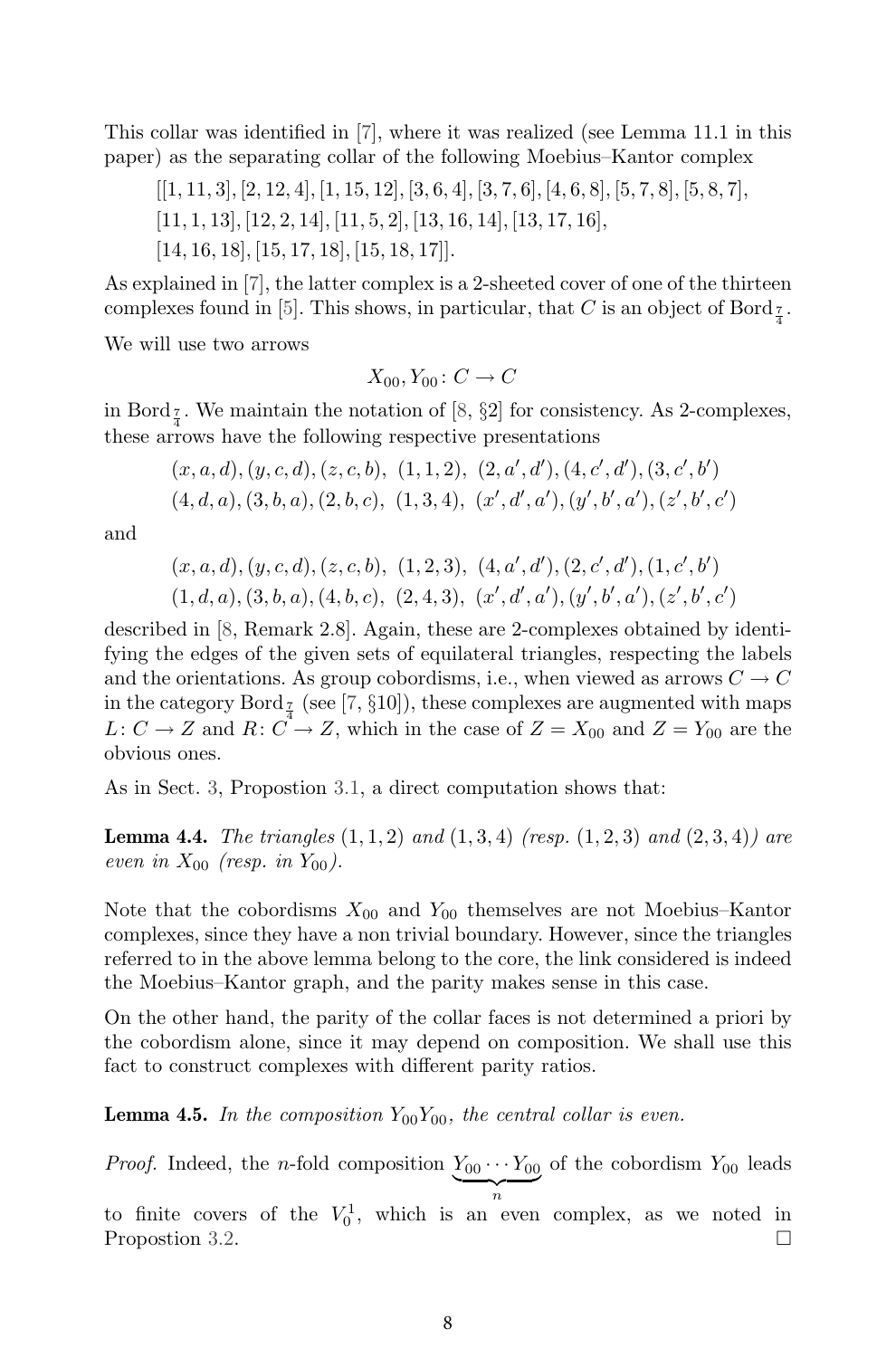On the other hand we have:

**Lemma 4.6.** *The central collar in the composition*  $X_{00}Y_{00}$  *contains an odd face.* 

*Proof.* Let us show that the face  $(4, c', d')$  is odd. We can relabel the second cobordism  $Y_{00}$  as follows

$$
(2, a', d'), (4, c', d'), (3, c', b'), (11, 12, 13), (14, a'', d''), (12, c'', d''), (11, c'', b'')
$$
  

$$
(11, d', a'), (13, b', a'), (14, b', c'), (14, b'', c''), (14, b'', c'')
$$
  

$$
(12, 14, 13), (x'', d'', a''), (y'', b'', a''), (z'', b'', c'')
$$

viewing it as embedded in the composition  $X_{00}Y_{00}$ . A 2-triangle containing this face is described, in counterclockwise order, by the 3 faces  $(1,3,4)$ ,  $(3, c', b')$ , and  $(2, a', d')$ , which gives us three roots

$$
\alpha_1: a' \to -d' \to c' \to -b'
$$
  
\n
$$
\alpha_2: 3 \to -c' \to 4 \to -1
$$
  
\n
$$
\alpha_3: 3 \to -4 \to d' \to -2
$$

of which we have to compute the rank.

The root  $\alpha_1$  belongs to the following link in  $X_{00}Y_{00}$ :



Therefore it is of rank 2.

The roots  $\alpha_2$  and  $\alpha_3$  belong to the following link:

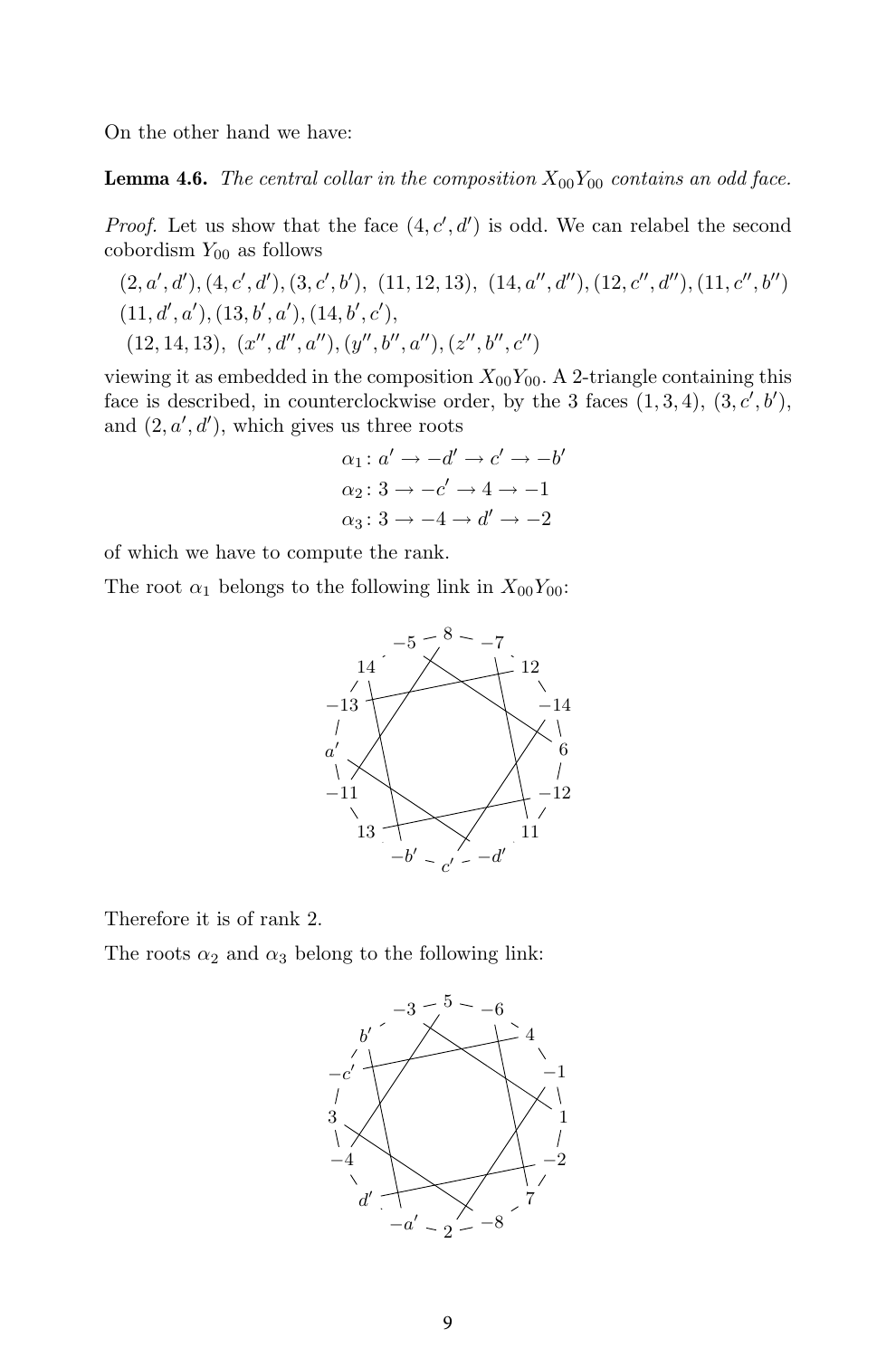Both of them are of rank  $\frac{3}{2}$ .

This proves that the face is odd.  $\square$ 

*Proof of Theorem 4.1.* Consider the compact complexe of rank  $\frac{7}{4}$ 

$$
V_n := X_{00} \underbrace{Y_{00} \cdots Y_{00}}_{2n} / \sim
$$

where  $\sim$  identifies the two extremal copies of C in the composition  $X_{00}Y_{00} \cdots Y_{00}$ . Let  $X_n$  denote the universal cover of  $V_n$ . Since the projection  $X_n \to V_n$  reduces the distances, it is clear that if  $x_n$  denotes a lift the core vertex in the  $n<sup>th</sup>$  cobordism  $Y_{00}$  in  $V_n$ , then by Lemma 4.5 the ball of radius n in  $X_n$  is even. It follows that  $e(X_n) \ge n$ . By Lemmas 4.3 and 4.6, we have  $e(X_n) < \infty$ . Therefore, we can find a subsequence of  $(V_n)_n$  on which e is injective.  $\Box$ 

- *Remark 4.7.* (1) By their definition, the groups  $\pi_1(V_n)$  in Theorem 4.1 are accessible by surgery in the sense of [7].
	- (2) The proof shows that the universal cover of  $V_0^1$  is not determined locally among the Moebius–Kantor complexes, namely one can find compact complexes of rank  $\frac{7}{4}$  with universal cover distinct from  $X_0^1$ , but which coincide with it on arbitrary large balls. Another way to phrase this is to say that  $V_0^1$  is an accumulation point in the space of Moebius–Kantor complexes.
	- (3) Lemma 4.5 shows that the universal covers constructed in the present section always contain a definite amount of even faces, which can never be reduced to zero. On the other hand, we have an example  $X_0 = V_0$  of a complex with no even face (Propostion 3.1). In the forthcoming section we show how to construct (simply connected) Moebius–Kantor complexes with an arbitrary parity map.

#### **5. Free constructions**

J. Tits made the observation that certain free constructions of (e.g.) Euclidean buildings could be given, in analogy with the construction of free projective planes and generalized polygons, in particular for buildings lacking irreducible spherical residues of type  $A_3$ ,  $C_3$  or  $H_3$  (Tits did not published these results compare [12,13] for an announcement).

In fact, it was proved by Ronan [9] that under these assumptions (on the rank 3 residues), all buildings can be obtained by a universal free construction, and furthermore, that a prescription theorem holds, to the effect that the residues at the vertices can be taken to run over any set of projective plane of a given order. These results showed, in particular, that there is complete freedom in the constructions of buildings of type  $A_2$ .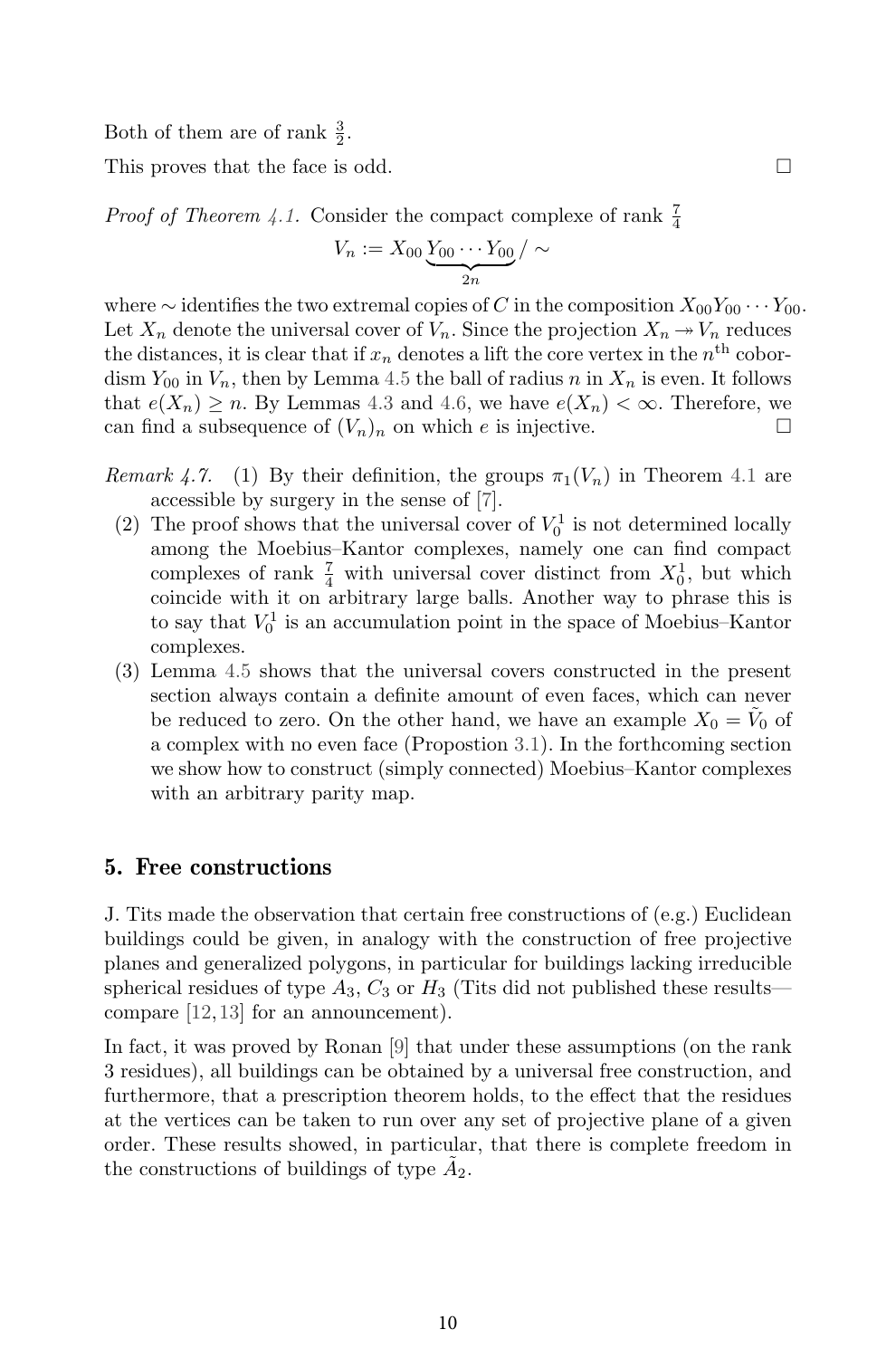We refer to  $[9,10]$  for more information on these theorems, to the work of van Maldeghem [15] for a characterization using valuations on planar ternary rings in the  $A_2$  case, and to [2, §2] for a different free prescription theorem along these lines, for buildings of type  $A_2$  and order 2.

Our goal in this section is to show that the Moebius–Kantor complexes behave similarly in this respect. We prove a similar prescription theorem, replacing preassigned sets of projective planes with preassigned parity maps; the result can be stated, informally, as follows.

**Theorem 5.1.** *There exist "free constructions" of simply connected Moebius– Kantor complexes with prescribed parity map; in particular, there exist uncountably many pairwise non isomorphic simply connected Moebius–Kantor complexes.*

These free constructions are (as in the above references) by induction, starting with a ball  $B_1$  in a Moebius–Kantor complex and extending successively the balls  $B_1 \subset B_2 \subset \cdots$ , and setting  $X := \bigcup B_n$ , where we have to show that the parity can be chosen freely. This is done by means of the following lemma, from which the theorem follows easily.

**Lemma 5.2.** Let  $B_n$  be a ball of radius n centered at a vertex in a Moebius– *Kantor complex, and let*  $S_n := B_n \setminus (B_{n-1})$ <sup>°</sup> *denote the closed simplicial sphere of radius n, where*  $(B_{n-1})^{\circ}$  *denotes the interior of*  $B_{n-1}$ *. Let*  $p: S_n \to \mathbb{Z}/2\mathbb{Z}$  *be a map defined on the 2-skeleton. Then there exists a ball*  $B_{n+1}$  *in a Moebius– Kantor complex, containing*  $B_n$ *, and such that the parity of the faces of*  $S_n$  *in*  $B_{n+1}$  *is given by p.* 

Thus, the "free constructions" referred to in Theorem 5.1 are defined in the obvious way, starting with  $B_1$  and a fixed prescription  $p_1$  of the parity, using the lemma to extend  $B_1 \subset B_2$  to realize  $p_1$ , prescribe a new parity map  $p_2$  arbitrarily on  $S_2$ , and iterate ad infinitum this process, applying the lemma infinitely many times, to define, simultaneously, the complex  $X := \bigcup B_n$  together with a freely prescribed direct limit parity map  $p := \lim p_1 + \cdots + p_n$ .

*Proof.* If f is a face in  $S_n$ , then  $f \cap \partial B_n$  is either a vertex or an edge (where  $\partial B_n$  denotes the topological boundary). Suppose that  $f \cap \partial B_n$  is a vertex x. Then f is adjacent to 4 faces in  $S_n$  whose intersections with  $\partial B_n$  is an edge. Let T be a 2-triangle containing the face f and let  $\alpha$  be a root corresponding to T at x. We can choose to embed  $\alpha$  in the Moebius–Kantor graph  $L_x$  in such a way that its rank is  $\frac{3}{2}$  or 2, and therefore can freely decide the parity of f in the construction, which can be chosen to be  $p(f)$ . Furthermore, this operation only determines the following subgraph of  $L<sub>x</sub>$ .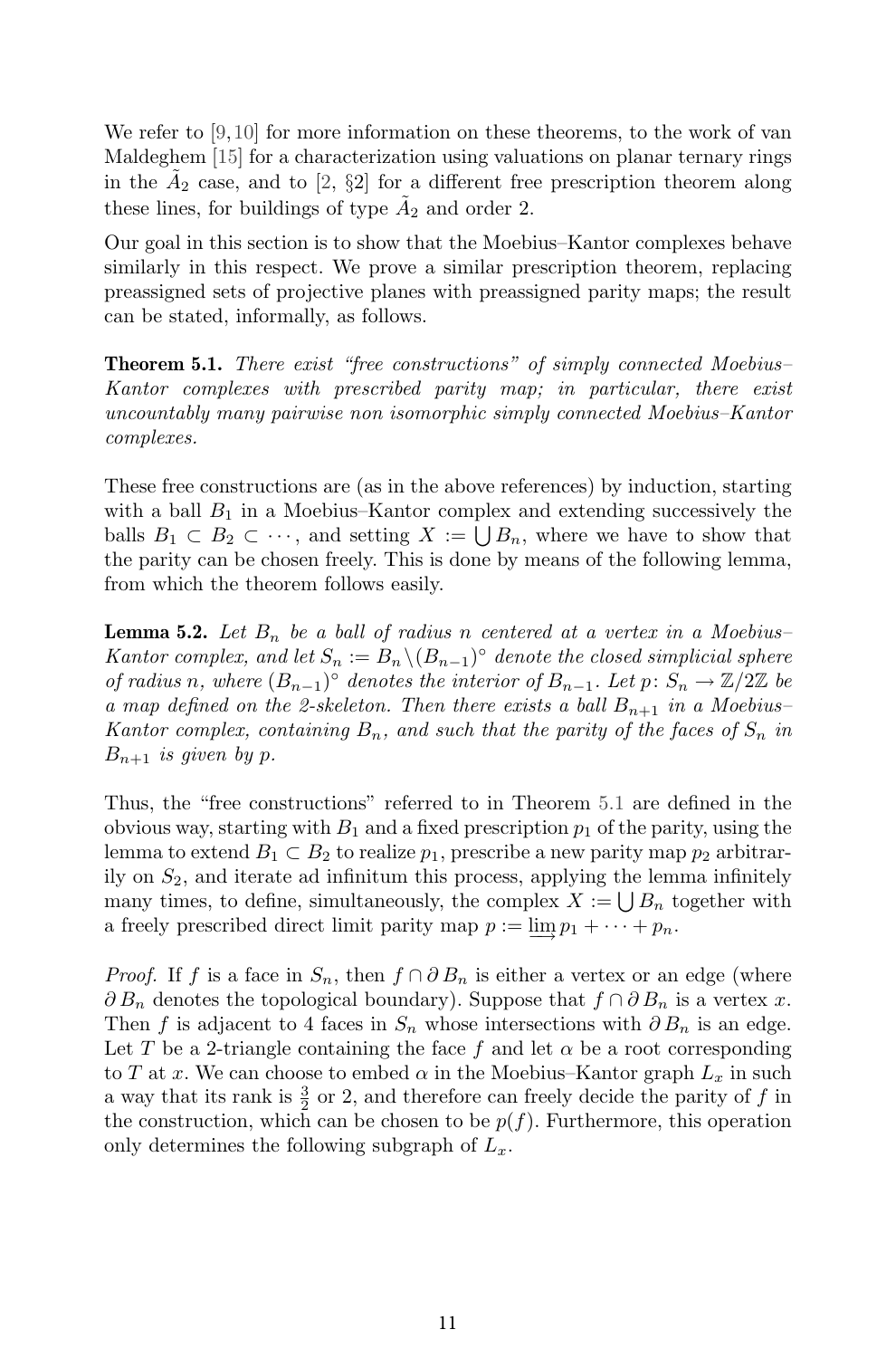

In this graph, the edge labelled  $f$  corresponds to the centerpiece of the root  $\alpha$ , which extends on both side, in a direction which depends on its rank. The origin and extremity of  $\alpha$  belong to the two faces in T adjacent to f and intersecting the boundary. Let g be one of these two faces and  $\beta$  be a root in  $L_x$  corresponding to g. Note that g is such that  $g \cap \partial B_n$  is an edge. We have to show that the parity of g can be chosen freely (according to p). By symmetry, one may assume that  $\beta(0) = u$  and  $\beta(\pi) = v$  or w. Lemma 2.1 ensures that the rank of  $\beta$  can be permuted freely according to the choice made  $\beta(\pi) = v$  or  $\beta(\pi) = w$  under an embedding into the Moebius–Kantor graph. Thus, one is free to choose the rank parity of  $q$ , by choosing an appropriate embedding of the above graph in the Moebius– Kantor graph  $L_x$ . We can then repeat this argument for the three other faces attached to f. The rank of the corresponding roots can be prescribed via an appropriate embedding of the graph shown above in the Moebius–Kantor graph.

In fact, this argument shows that for any face g such that  $g \cap \partial B_n$  is a single edge [x, y], the rank of the two roots  $\beta_x$  and  $\beta_y$ , corresponding to x and y in a 2-triangle containing  $g$  in its center, can be chosen independently by appropriate choice of an embedding of  $\beta_x$  and  $\beta_y$  in the Moebius–Kantor graph. In particular, the parity of g can be chosen to be  $p(g)$ .  $\Box$ 

*Remark 5.3.* (1) It seems clear from the proof that the parity alone will not determine the isomorphism class of a Moebius–Kantor complex, and that there ought to exist uncountably many complexes with given parity (for example, uncountably many even/odd complexes of rank 7/4). A formal proof of this assertion requires the use of a more refined invariant that distinguishes between complexes with a given parity map. The main advantage of using the parity is the fact that its values can be altered by changing the rank of either one of the roots  $\beta_x$  or  $\beta_y$  independently, which leads to total freedom of construction. For a more constrained invariant (such as the isomorphism type of the 2-balls), one may want to only prove partial prescription results (e.g., prescriptions at vertices not adjacent to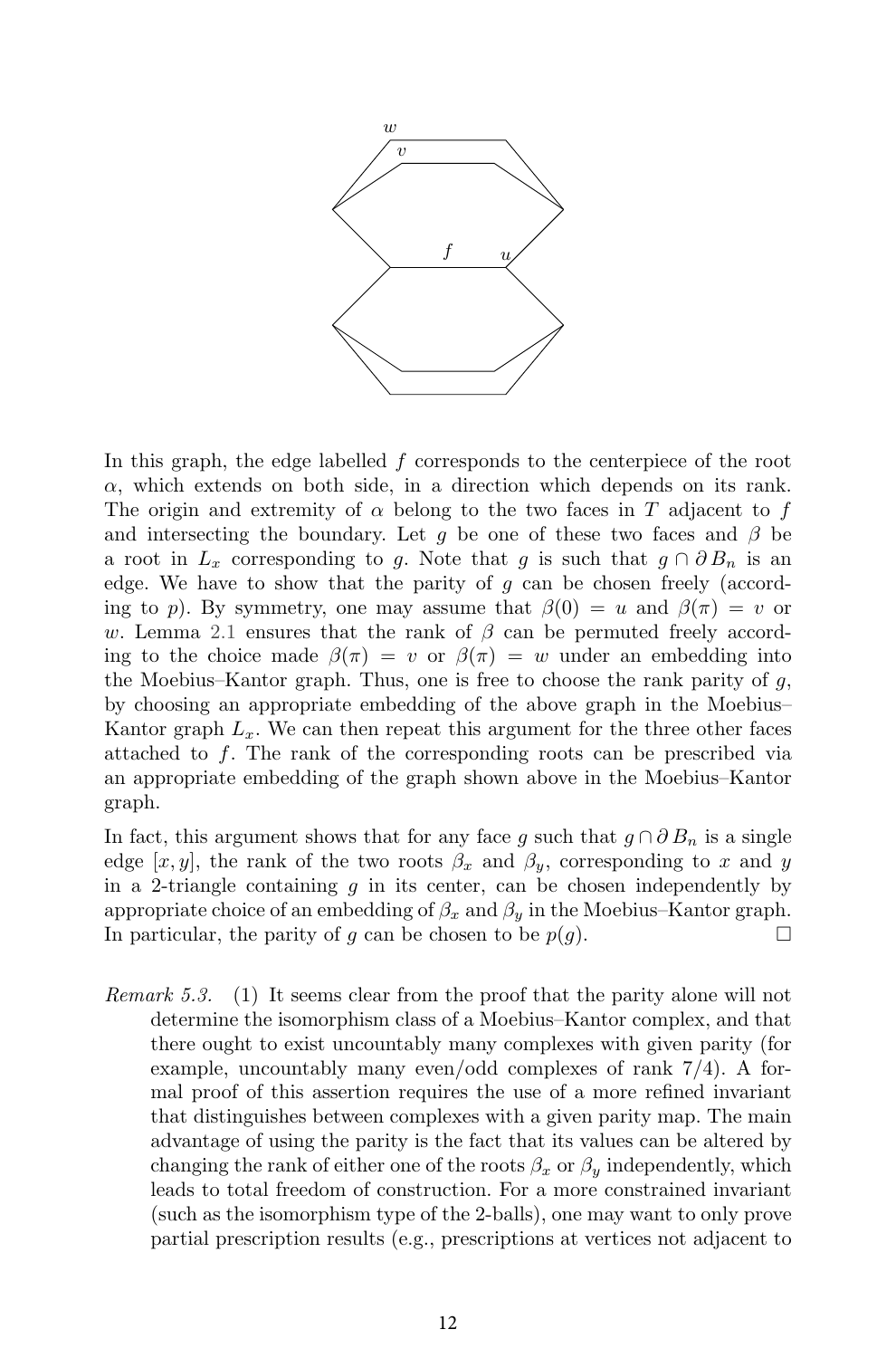a face f such that  $f \cap \partial B_n$  is a vertex assuming n large enough). We shall not pursue these investigations further on this occasion.

(2) It follows from Theorem 5.1 that the equivalence in Lemma 4.3 fails without the assumption that the isometry group has compact quotient.

The following should be compared to the results of [14].

**Corollary 5.4.** *There exists at least 174,163 isomorphism types of spheres of radius 2 in Moebius–Kantor complexes.*

*Proof.* A sphere of radius 2 determines the parity map on the ball B of radius 1. By Theorem 5.1, for every map  $p: B \to \mathbb{Z}/2\mathbb{Z}$  defined on the 2-skeleton, there exists a ball  $B_p$  of radius 2 extending B, such that the parity of the faces of the ball of radius 1 in  $B_p$  is given by p. Since the parity is an invariant of isomorphism, if  $B_p$  and  $B_{p'}$  are abstractly isomorphic, then there exists an automorphism  $\theta: B \to B$  such that  $p' = p \circ \theta$ . Thus, the number of spheres of radius 2 is at least the number of p's modulo the action of  $Aut(B) \simeq Aut(G)$ where G is the Moebius–Kantor graph. This gives at least  $2^{24}/96 = 174,762.6$ isomorphism types. -

#### **6. Generic constructions**

In [3,4] we studied Euclidean buildings of type  $\tilde{A}_2$  from a dynamical point of view, motivated by some questions in orbit equivalence theory. In view of the result in Sect. 5, it seems obvious that these results will carry over to Moebius–Kantor complexes. In the present section we mention an analog of [3, Theorem 5], which can be stated as follows:

**Theorem 6.1.** *A generic Moebius–Kantor complex has trivial automorphism group.*

The notion of genericity used in this result (and in [3]) is topological, in the space of Baire, meaning that this holds for a dense  $G_{\delta}$  set in the space of pointed Moebius–Kantor complexes.

Rather than giving a formal proof of this result (which would significantly overlap with [3]), let us reproduce the figure from [3, §6] since it is helpful to understand how the generic triviality of the automorphism group occurs.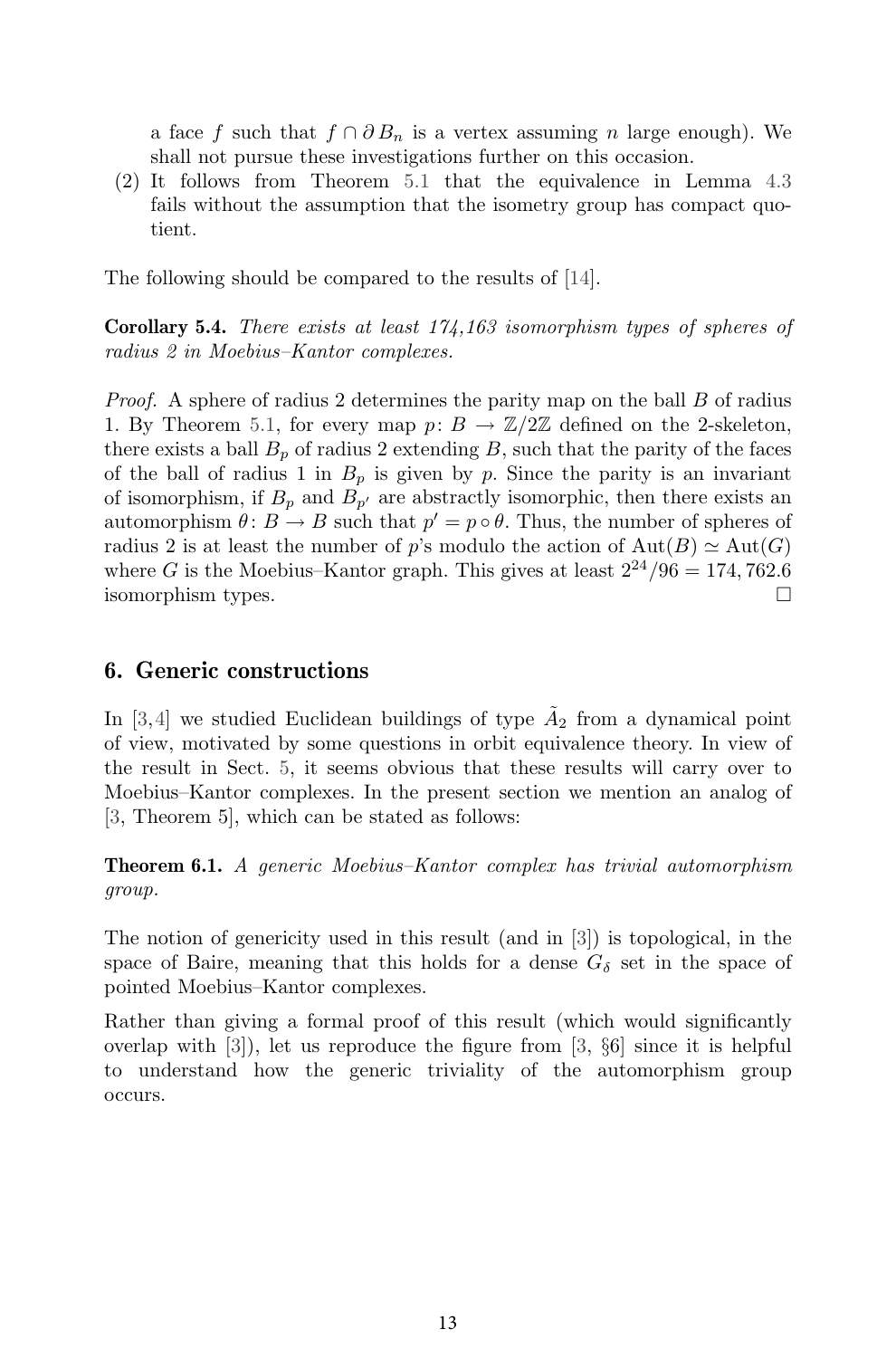

This figure symbolizes a Moebius–Kantor complex (or a building in the situation of [3]). The central (white) disk represents a ball of "small" (i.e., arbitrary large, but fixed) radius, which corresponds to fixing a neighborhood in the space of pointed Moebius–Kantor complexes. Above this ball are larger balls which we can control to trivialize automorphisms, where the shades of grey account for the "density" of odd faces in the given portion of the complex. With some details, that need to be checked (as we did in [3], in the case of buildings), this proves that the automorphism group of the generic (in the topological sense) space of rank  $\frac{7}{4}$  is trivial.

- *Remark 6.2.* (1) This argument is quite robust. It shows that the automorphism group of the spaces is generically trivial as soon as one can establish a free prescription theorem in the style of Ronan [9] (or at least a partial prescription theorem which offers enough, if not total freedom, as in [3] in the case  $q > 3$ , of a local invariant of isomorphism. The parity is such a local invariant of isomorphism, by Theorem 5.1.
	- (2) In the case of Moebius–Kantor complexes, it is easy to check that the isotropy groups are finite, and therefore the full use of shadings is not required. Namely, one may trivialize the isotropy groups by using appropriate shades of grey in the first wreath, and then confine oneself to prescribe even wreaths, followed by odd ones in alternance.
	- (3) The parity allows us to distinguish universal covers up to isometry, but due to its local nature, there seems to be no direct way to make use of it for quasi-isometries. It is of course natural to wonder what the quasiisometry types of Moebius–Kantor complexes can be.
	- (4) One motivation for studying the space of Euclidean buildings was, in the theory of orbit equivalence, to give new constructions of probability measure preserving standard equivalence relations with the property T of Kazhdan. One difficulty is the construction of diffuse invariant measures on this space. In [7] it is shown that the (similarly defined) space of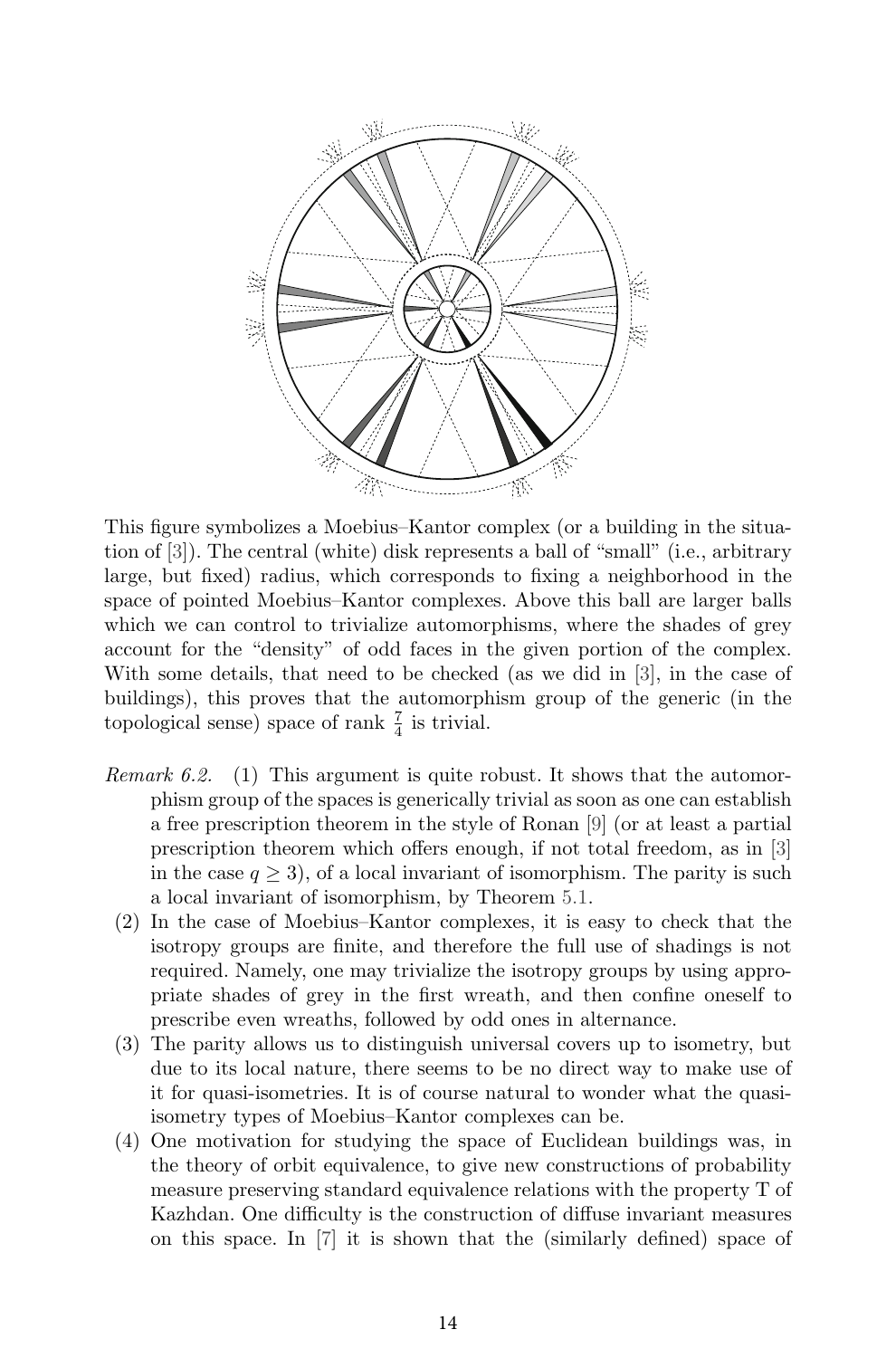Moebius–Kantor complexes, contrary to what we currently know in the case of Euclidean buildings, admits diffuse invariant measures, albeit ones with amenable support. It would be interesting to study quasiperiodic Moebius–Kantor spaces in more details, using the techniques of [3,4] for example.

### **Acknowledgements**

The authors are grateful to the referees for helpful suggestions and corrections. The second author was partially supported by an NSERC discovery Grant No. 418144-12 and a JSPS award.

**Publisher's Note** Springer Nature remains neutral with regard to jurisdictional claims in published maps and institutional affiliations.

### **7. Appendix**

In this appendix we compute the parity map for the remaining eight Moebius– Kantor complexes from [5], namely  $V_1$ ,  $V_3$ ,  $V_5$ ,  $V_2^i$  for  $i = 1, ..., 4$ , and  $V_4^2$ .

| $V_1$   |                |                     |              |              |                                     |              | $[1,1,2]$ $[1,3,4]$ $[2,5,6]$ $[2,7,8]$ $[3,5,7]$ $[3,6,5]$ $[4,6,8]$ $[4,8,7]$ |           |
|---------|----------------|---------------------|--------------|--------------|-------------------------------------|--------------|---------------------------------------------------------------------------------|-----------|
| Parity  | $\theta$       | $\theta$            | $\mathbf{1}$ | $\mathbf{1}$ | $\theta$                            | $\theta$     | $\theta$                                                                        | $\theta$  |
|         |                |                     |              |              |                                     |              |                                                                                 |           |
| $V_2^1$ |                |                     |              |              |                                     |              | $[1,1,3]$ $[2,2,3]$ $[1,4,5]$ $[2,7,8]$ $[3,5,7]$ $[4,6,8]$ $[4,7,6]$ $[5,8,6]$ |           |
| Parity  | $\overline{0}$ | $\theta$            | $\mathbf{1}$ | $\mathbf{1}$ | $\theta$                            | $\theta$     | $\theta$                                                                        | $\theta$  |
| $V_2^2$ | [1, 1, 3]      |                     |              |              |                                     |              | $[2,2,4]$ $[3,7,4]$ $[1,4,6]$ $[2,5,3]$ $[5,7,8]$ $[5,8,6]$ $[6,8,7]$           |           |
| Parity  | 1              | $\mathbf{1}$        | $\theta$     | $\mathbf{1}$ | 1                                   | $\theta$     | $\theta$                                                                        | $\theta$  |
| $V_2^3$ |                |                     |              |              |                                     |              | $[1,1,3]$ $[2,2,4]$ $[1,5,2]$ $[3,6,4]$ $[3,7,6]$ $[4,6,8]$ $[5,7,8]$ $[5,8,7]$ |           |
| Parity  | $\theta$       | $\theta$            | $\theta$     | $\mathbf{1}$ | 1                                   | $\mathbf{1}$ | $\theta$                                                                        | $\theta$  |
| $V_2^4$ | [1, 1, 3]      | $[2,2,4]$ $[1,5,2]$ |              | [3,6,5]      | $[3, 7, 8]$ $[4, 5, 8]$ $[4, 6, 7]$ |              |                                                                                 | [6, 8, 7] |
| Parity  | $\overline{0}$ | $\theta$            | $\theta$     | $\mathbf{1}$ | 1                                   | $\mathbf{1}$ | 1                                                                               | $\theta$  |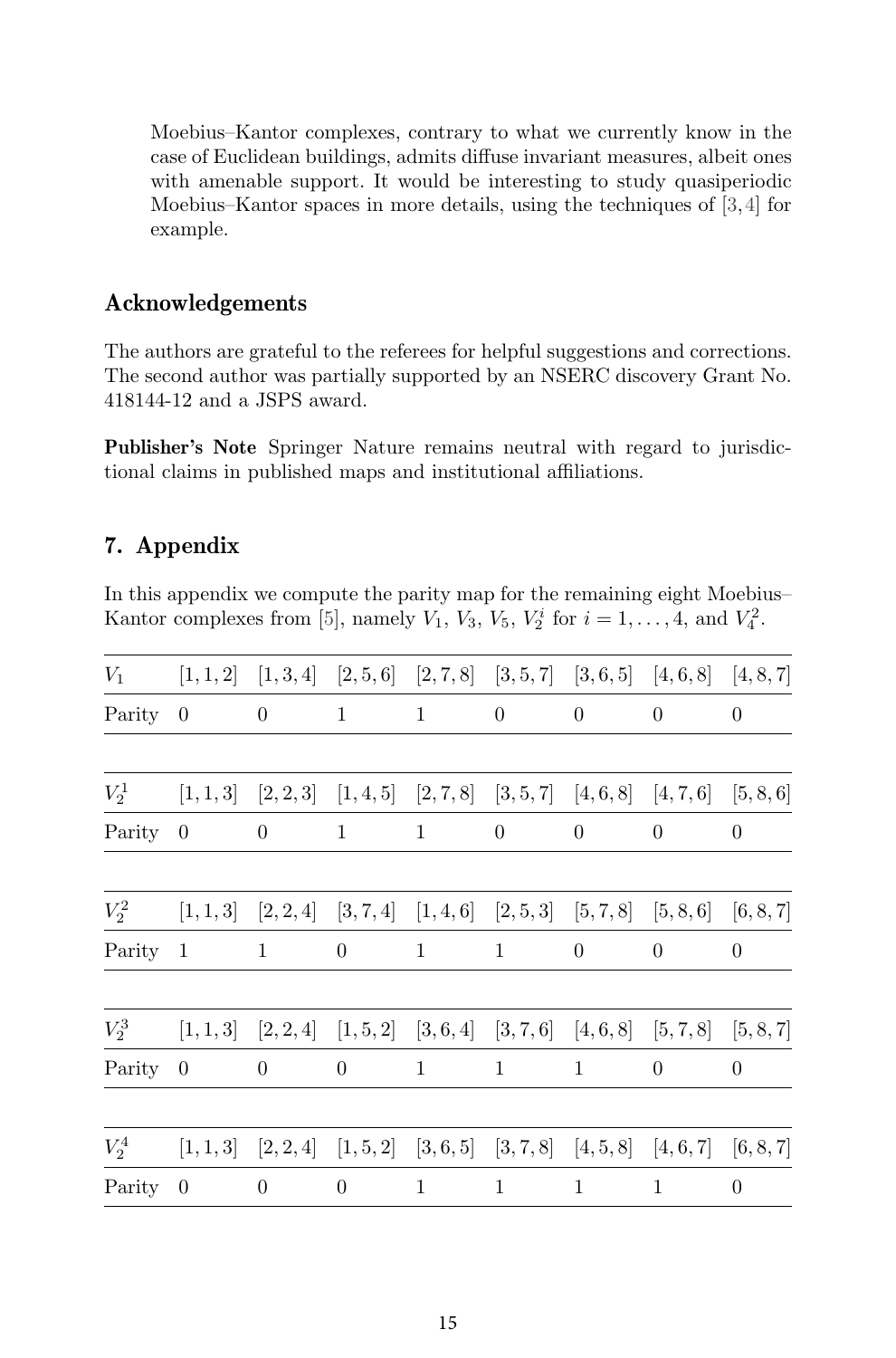|          |                          |                          |                                   |                            |                |                | $V_3$ [1, 1, 4] [2, 2, 4] [3, 3, 5] [1, 3, 6] [2, 5, 7] [4, 7, 8] [5, 8, 6] [6, 8, 7]   |          |
|----------|--------------------------|--------------------------|-----------------------------------|----------------------------|----------------|----------------|-----------------------------------------------------------------------------------------|----------|
| Parity 0 |                          | $\overline{\phantom{0}}$ | $\overline{0}$                    | $\overline{0}$<br>$\sim$ 1 |                | $\overline{1}$ |                                                                                         | $\Omega$ |
|          |                          |                          |                                   |                            |                |                | $V_4^2$ [1, 1, 5] [2, 2, 5] [3, 3, 6] [4, 4, 7] [1, 3, 8] [2, 7, 6] [4, 8, 6] [5, 8, 7] |          |
| Parity 0 | $\overline{\phantom{0}}$ |                          | $1 \quad 1 \quad 1$               |                            | $\overline{0}$ | $\sim$ 1       | $\overline{1}$                                                                          | 1        |
|          |                          |                          |                                   |                            |                |                | $V_5$ [1, 1, 2] [3, 3, 2] [4, 4, 2] [5, 5, 6] [7, 7, 8] [1, 8, 6] [3, 6, 7] [5, 8, 4]   |          |
| Parity 0 |                          | $\sim 0$                 | $\overline{0}$<br>$\sim$ 1 $\sim$ |                            | - 1            | $\left($       | $\theta$                                                                                | $\Omega$ |

*Remark 7.1.* The complex  $V_0$  is therefore the unique complex in the list of [5] such that every face is the centerpiece of a 2-triangle whose three sides are of rank 2.

#### **References**

- [1] Barré, S.: Polyèdres de rang deux. Thèse, ENS Lyon, Lyon (1996)
- [2] Barré, S.: Immeubles de tits triangulaires exotiques. In: Annales de la Faculté des sciences de Toulouse: Mathématiques, vol. 9, pp. 575–603. Université Paul Sabatier, Toulouse (2000)
- [3] Barr´e, S., Pichot, M.: *Sur les immeubles triangulaires et leurs automorphismes*. Geom. Dedicata. **130**(1), 71–91 (2007)
- [4] Barr´e, S., Pichot, M.: *Existence d'immeubles triangulaires quasi-p´eriodiques*. Math. Ann. **350**(1), 227–242 (2011)
- [5] Barré, S., Pichot, M.: Intermediate rank and property RD. arXiv:0710.1514
- [6] Barr´e, S., Pichot, M.: *Removing chambers in bruhat-tits buildings*. Israel J. Math. **202**, 117–160 (2014)
- [7] Barré, S., Pichot, M.: Surgery on discrete groups, preprint.
- [8] Barré, S., Pichot, M.: Random group cobordisms of rank  $\frac{7}{4}$ , preprint.
- [9] Ronan, M.A.: A construction of buildings with no rank 3 residues of spherical type. In: Buildings and the Geometry of Diagrams, pp. 242–248. Springer, Berlin (1986)
- [10] Ronan, M.A., Tits, J.: *Building buildings*. Math. Ann. **278**(1–4), 291–306 (1987)
- [11] Tits, J.: Buildings and *BN*-pairs of spherical type. Lecture Notes in Mathematics **386**, (1974)
- [12] Tits, J.: *Endliche spiegelungsgruppen, die als weylgruppen auftreten*. Invent. Math. **43**(3), 283–295 (1977)
- [13] Tits, J.: A local approach to buildings. In: The Geometric Vein, pp. 519–547. Springer, Berlin (1981)
- [14] Tits, J.: Spheres of radius 2 in triangle buildings. In: Finite Geometries Buildings and Related Topics. Pingrie Park Conference (1988)